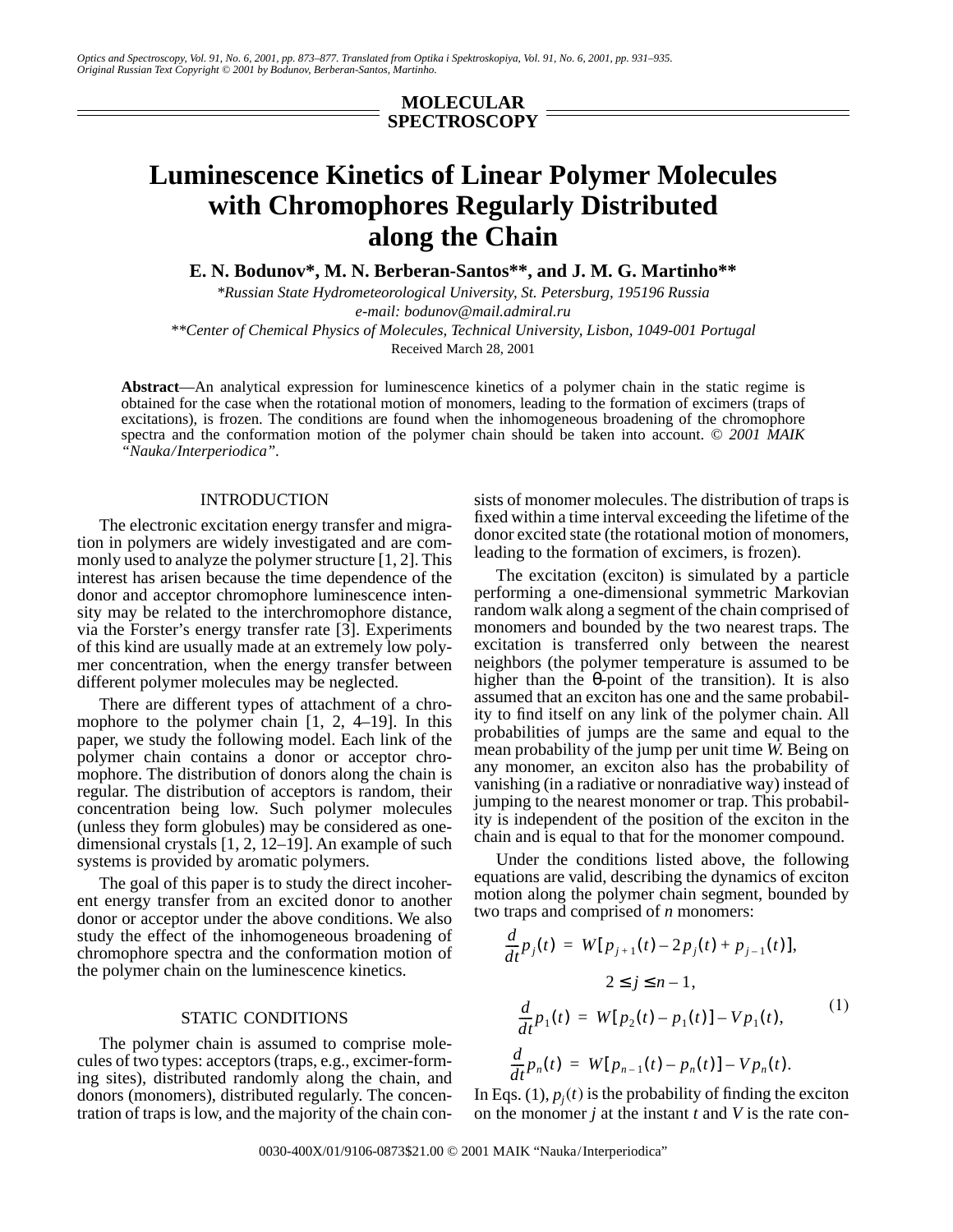

**Fig. 1.** Luminescence kinetics of the polymer chain in the static case. (*1*) The exact kinetics, calculated using formulas (3) and (4), (*2*) calculation by formula (7), (*3*) calculation by formula (8), and (*4*) calculation by formula (9).

stant of energy transfer from the donor (monomer) to a trap (acceptor). It is usually assumed that  $V = W$ . This is a reasonable assumption if the trap is an excimer-forming site of the polymer chain. Equations (1) do not include the loss of excitation related to the finiteness of the lifetime  $\tau$  of the excited state, since this channel of the decay is independent of the energy transfer process, and, therefore, the total kinetics of the luminescence decay can be represented as the product of two cofactors:  $\exp(-t/\tau)$  and the kinetics of the decay related to the energy transfer to the acceptor.

The kinetics of disappearance of excitation  $G_n^D(t)$ localized on a polymer chain segment, comprised of *n* monomers, is given by the expression

$$
G_n^D(t) = \sum_{i}^{n} p_i(t). \tag{2}
$$

An exact formula for this function, under the initial condition  $p_i(t = 0) = 1/n$  ( $1 \le i \le n$ ), was obtained in [12]. For the case  $V = W$ , it has the form [1, 12, 14]

$$
G_n^D(t) = \frac{2}{n(n+1)} \sum_{k=1}^{n^*} \cot^2\left(\frac{\alpha_k}{2}\right)
$$
  
 
$$
\times \exp\left[-4Wt \sin^2\left(\frac{\alpha_k}{2}\right)\right],
$$
 (3)

where  $\alpha_k = (2k - 1)\pi/(n + 1)$ ;  $n^* = n/2$  when *n* is even and  $n^* = (n + 1)/2$  when *n* is odd.

The luminescence kinetics *I*(*t*) of the entire polymer chain is obtained by averaging expression (3) over segments with all possible *n*. The relevant distribution function is known and equals  $c^2n(1-c)^{n-1}$  [13, 14], where  $c$  is the acceptor concentration (the fraction of links of the polymer chain occupied by the traps,  $c \le 1$ ). As a result, we have [1, 14]

$$
I(t) = \sum_{n=1}^{\infty} c^2 n (1-c)^{n-1} G_n^D(t).
$$
 (4)

Evidently,  $I(t=0) = 1$ .

From formulas (3) and (4), we obtain the following asymptotic expression for the luminescence kinetics at short times ( $Wt \le 1$ ):

$$
I(t) = 1 - 2cWt + c(1 + c)(Wt)^{2}
$$
  
-(*Wt*)<sup>3</sup> $\left(\frac{2}{3}c + \frac{1}{3}c^{2} + \frac{1}{3}c^{3}\right)$ . (5)

In [15], for intermediate time intervals  $(1 \ll Wt \ll c^2)$ , within the context of the diffusion approximation, assuming that  $V = \infty$ , another asymptotic formula was obtained:

$$
I(t) = 1 - 4c\sqrt{Wt/\pi}.
$$
 (6)

Note that a linear chain consisting of *N* donors and two acceptors on its opposite ends, with  $V = \infty$ , is equivalent to a chain consisting of  $N - 2$  donors and two acceptors, with  $V = W$  [12]. Equation (6) was also derived in [18, 19]. Bearing in mind asymptotic formula (6), the authors of [16] suggested the following approximate formula for the luminescence kinetics:

$$
I(t) = \exp\left(-c\sqrt{\frac{8}{\pi}Wt}\right); \tag{7}
$$

this formula is presumably valid for all times of practical importance. Finally, the authors of [14] obtained, using the *t*-matrix approximation, an expression for *I*(*t*), presumably valid for a low concentration of traps  $(c \leq 1)$  and for long times  $(Wt > 1)$ :

$$
I(t) = \exp(4c^2Wt)\text{erfc}[2c(Wt)^{1/2}], \quad (8)
$$

where  $erfc(x)$  is the error function.

We compared the exact kinetics [formulas (3) and (4)] with the approximate kinetics [formulas (7) and (8)] and found that expressions (7) and (8), which do not have any adequate asymptotics at short times, are not accurate in the most interesting time interval, where  $I(t) > 0.001$  (see Fig. 1). We also noticed that the exact kinetics for intermediate times is very close to  $(1/2)exp(-c\sqrt{8Wt/\pi})$ . For this reason, we designed an approximate kinetics, which satisfies the regularity found at intermediate times and has the exact asymp-

OPTICS AND SPECTROSCOPY Vol. 91 No. 6 2001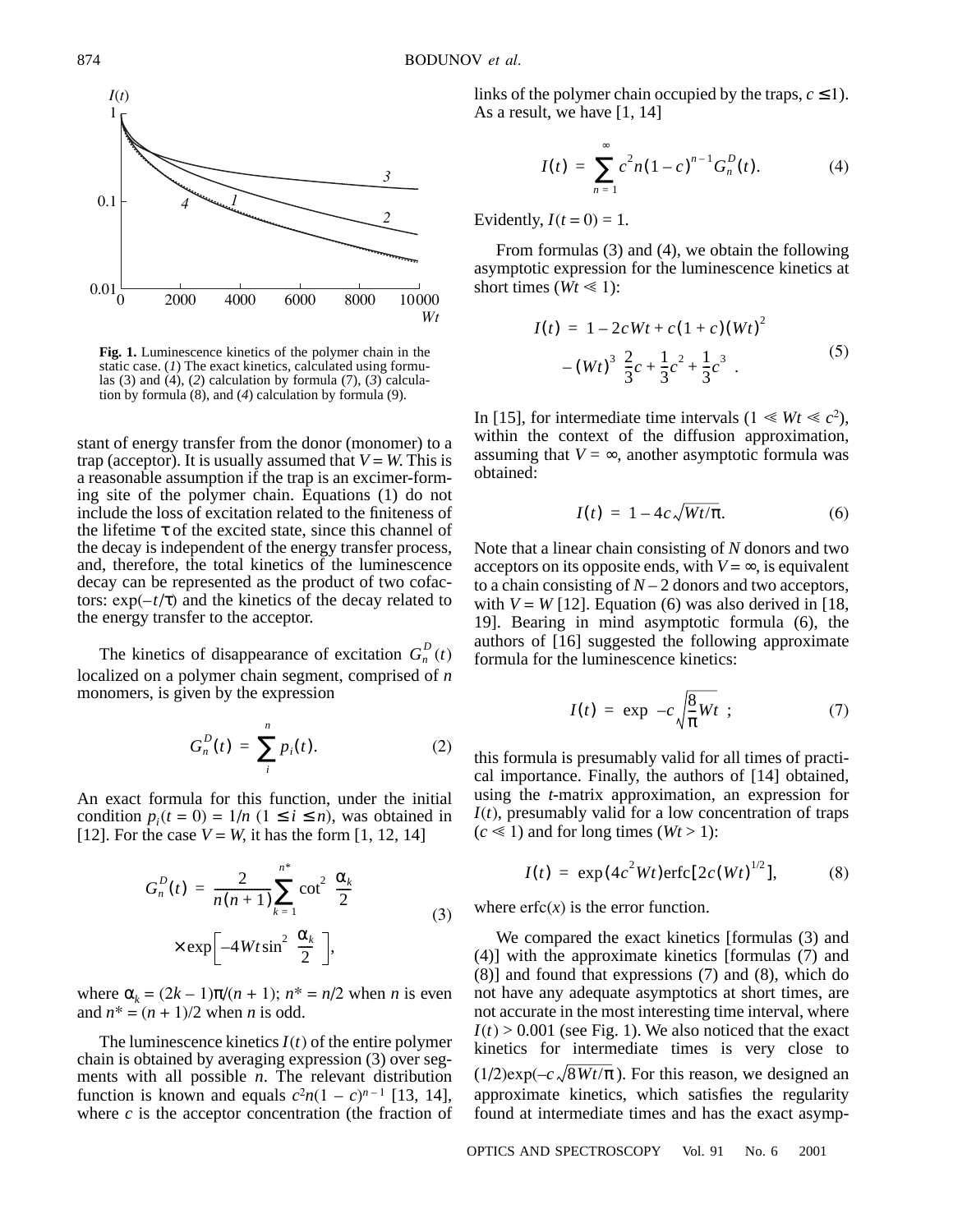totic behavior (5) at short times. This kinetics is given by the expression

$$
I(t) = \frac{1}{2} \exp\left(-c \sqrt{\frac{8}{\pi}} Wt\right)
$$
  
+ 
$$
\frac{1 + (5 + \sqrt{8/\pi})c\sqrt{Wt}}{2[1 + 4cWt/(1 + 0.25Wt)]} \exp(-5c\sqrt{Wt}).
$$
 (9)

As follows from Fig. 1, this kinetics is sufficiently accurate over the whole, most interesting time interval, being, in practice, much more convenient than formulas (3) and (4), which require us to take into account a great number of terms (the series are slowly converging).

Formula (9) will be used below when studying the effect of the motion of a polymer molecule on luminescence kinetics, when the traps are the excimer-forming sites of the chain.

In the polymers in which only the donor–donor energy transfer is effective, a fundamental quantity, interesting both from theoretical and practical viewpoints, is  $G<sup>s</sup>(t)$ —the ensemble-averaged probability to find the initially excited chromophore still excited at the instant  $t$ . The probability  $G<sup>s</sup>(t)$  contains contributions from excitations that never abandoned the initially excited chromophore and from those that returned to this chromophore after one or several energy transfer events. As before,  $G<sup>s</sup>(t)$  does not contain a loss of excitation related to the finiteness of the chromophore excited-state lifetime. The probability  $G<sup>s</sup>(t)$  is related to the time dependence of the luminescence depolarization:  $r(t) = r_0 G<sup>s</sup>(t)$ , where  $r(t)$  is the luminescence anisotropy and  $r_0$  is the initial anisotropy [4, 11, 20]. Note that for the polymers studied in this paper (without acceptors), the probability  $G<sup>s</sup>(t)$  is well known:

$$
G^{s}(t) = \exp(-2Wt)I_{0}(2Wt), \qquad (10)
$$

where  $I_0$  is the modified Bessel function.

# INHOMOGENEOUS BROADENING

Special attention has been paid, in recent years, to polymer molecules that contain donors and acceptors with inhomogeneously broadened spectral lines [2]. In these polymers, one can observe the dependence of the luminescence kinetics on the excitation wavelength, the spectral width of the exciting pulse, and the temperature. In this paper, we make an attempt to answer the question: what is the smallest inhomogeneous broadening  $σ$  at which this effect becomes noticeable?

We will assume, for simplicity, that the normalized distribution of chromophores (donors) over the transi-



**Fig. 2.** Time dependence of the function  $G<sup>s</sup>(t)$  (luminescence anisotropy) for inhomogeneously broadened spectra of molecules under broad-band excitation. The numbers near the curves are the parameters σ/*kT*.

tion energies  $g_D(E)$  is a Gaussian, with its maximum positioned at the transition energy  $E_D$ ,

$$
g_D(E) = \frac{1}{\sqrt{2\pi}\sigma} \exp\left[-\frac{(E_D - E)^2}{2\sigma^2}\right].
$$
 (11)

The rate of energy transfer between the nearest chromophores (from *i*th to *j*th) now depends on the energies of their transitions  $(E_i \text{ and } E_j)$  and should satisfy the Boltzmann-type balance equation  $W_{i \rightarrow j}/W_{j \rightarrow i}$  $exp[-(E_j - E_i)/kT]$ . Therefore, we can write

$$
W_{i \to j} = W_0 \exp\left(-\frac{E_j - E_i}{2kT}\right)
$$
  
=  $W_0 \exp\left(-\frac{E_j - E_i}{\sigma} \frac{\sigma}{2kT}\right),$  (12)

where  $W_0$  is the rate of energy transfer between chromophores with equal transition energies, *k* is the Boltzmann constant, and *T* is the temperature.

Under these conditions, we calculated, using the Monte Carlo method, the probability  $G<sup>s</sup>(t)$  related to the time dependence of the luminescence depolarization (the model of a linear polymer molecule, comprising 300 chromophores, with periodic boundary conditions was used). The results of the calculations are presented in Fig. 2 for the case of nonselective (broadband) excitation of the chromophores. One can see that as inhomogeneous broadening increases (with increasing ratio  $\sigma/kT$ ), the probability  $G<sup>s</sup>(t)$  decreases faster at shorter times, and slower at longer times, as compared to the times when inhomogeneous broadening is absent [Eq. (10)]. This result could be expected because in the presence of inhomogeneous broadening,  $W_{i\rightarrow j} > W_0$  for one part of the molecules and the excitation energy leaves them faster, while for the other part,  $W_{i \rightarrow j}$  <  $W_0$ and the energy transfer occurs more slowly. The latter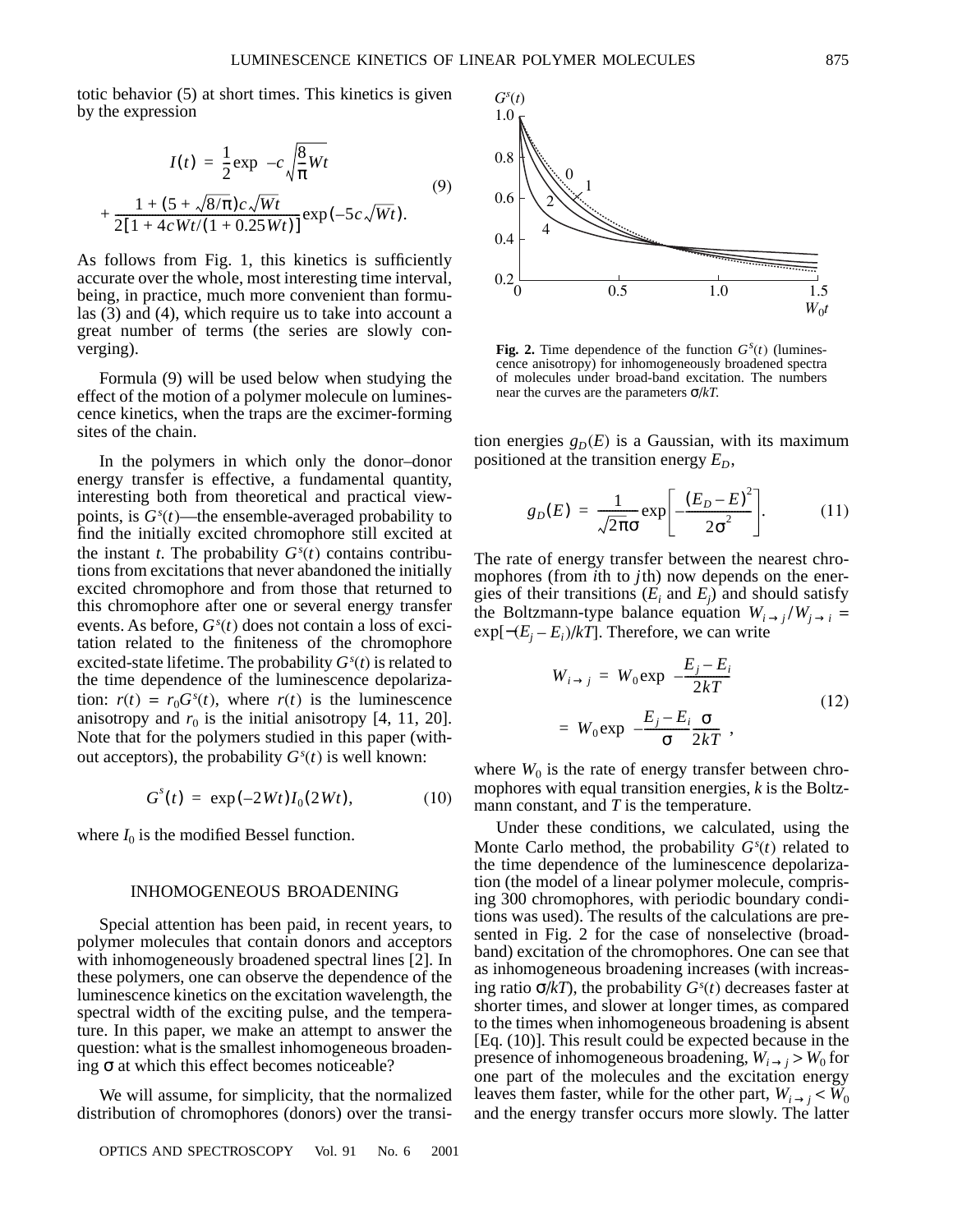

**Fig. 3.** Time dependence of the function  $G<sup>s</sup>(t)$  (luminescence anisotropy) for inhomogeneously broadened spectra of molecules under selective excitation (σ/*kT* = 2). (*1*) The energy of the chromophores initially excited is at the center of the inhomogeneously broadened line (11),  $E = E_D$ ; (*2*) the energy of the chromophores initially excited lies on the short-wavelength side of the inhomogeneously broadened line,  $E = E_D + \sigma$ ; (3) the energy of chromophores initially excited lies on the long-wavelength side of the inhomogeneously broadened line,  $E = E_D - \sigma$ ; and (4) broadband excitation.



**Fig. 4.** Luminescence kinetics under conformation motion of the polymer chain.  $W\tau = 50$  and  $c = 0.02$ . Figures near the curves are the values of the parameter  $\tau_{conf}/\tau$ .

statement is illustrated by Fig. 3, which shows the time behavior of the probability  $G<sup>s</sup>(t)$  under selective excitation of chromophores with a certain transition energy.

As follows from the data of Fig. 2, the inhomogeneous broadening should be taken into account, under nonselective excitation, when  $\sigma/kT \geq 1$ .

# CONFORMATION MOTION OF THE POLYMER CHAIN

If the acceptor configuration (arrangement of the excimer-forming sites on the polymer chain) is fixed during the chromophore (monomer) excited-state lifetime, the luminescence kinetics is described by Eqs. (3), (4), or (9). Now we assume that the conformation transitions may occur during the time  $\tau$ , and these transitions between stable conformations are sudden and random both in time and in space. In this case, the arrangement of traps (excimer-forming sites) on the polymer chain changes abruptly, and the initial configuration of the system is forgotten after a certain time interval *t*. This type of conformation transition was mentioned in [13] and studied in [16, 17]. The model suggested for conformation transitions can be called "hopping." By introducing the conformation transition mean time  $\tau_{\text{conf}}$  and assuming that the process of conformation changes is Poissonian, the authors of [16, 17] obtained the following equation for the luminescence kinetics  $I_{\text{conf}}(t)$ :

$$
I_{\text{conf}}(t) = I(t) \exp(-t/\tau_{\text{conf}})
$$
  
+ 
$$
\frac{1}{\tau_{\text{conf}}} \int_{0}^{t} I(t_1) \exp(-t_1/\tau_{\text{conf}}) I_{\text{conf}}(t - t_1) dt_1,
$$
 (13)

where  $I(t)$  is the luminescence kinetics in the absence of conformation transitions, described by (9). Equation (13) can be solved only numerically. Such a solution is given in [16], where function (7), strongly differing from the exact kinetics (see Fig. 1), is used as *I*(*t*). For this reason, the results presented in [16] are of a qualitative nature. A correct solution of Eq. (13) is given in Fig. 4 [we used function (9) as *I*(*t*) with  $W\tau = 50$  and  $c = 0.02$ . It follows from the data given in Fig. 4 that the conformation motion of the polymer chain can be noticed when  $\tau_{conf}/\tau > 10$  (for the given trap concentration).

It is noteworthy that the luminescence kinetics becomes exponential with decreasing  $\tau_{conf}$ :  $I_{conf}(t)$  =  $exp(-kt)$ , where *k* is the rate constant. The latter constant can be found from the equation

$$
k
$$
\n
$$
= \left(1 - \frac{1}{\tau_{\text{conf}}}\int_{0}^{\infty} I(t) \exp(-t/\tau_{\text{conf}})dt\right) / \int_{0}^{\infty} I(t) \exp(-t/\tau_{\text{conf}})dt.
$$
\n(14)

Using this equation and Eq. (5), it is not difficult to calculate *k* in the limit of extremely short  $\tau_{conf}$ :

$$
k = 2cW.\t(15)
$$

This result can be easily explained. The polymer chain is separated by traps into segments of finite length. In the limit of short  $\tau_{\text{conf}}$ , the exciton has an equal probability to be at any monomer of the segment, and this probability is independent of time. Each segment has two traps on its ends, with the rate constant of the energy transfer from the monomer to the trap being *W*. For this reason, the luminescence kinetics becomes exponential, with the rate constant determined by Eq. (15).

The time  $\tau_{conf}$  is the model parameter, which is equal to the inverse rate constant of conformational transi-

OPTICS AND SPECTROSCOPY Vol. 91 No. 6 2001